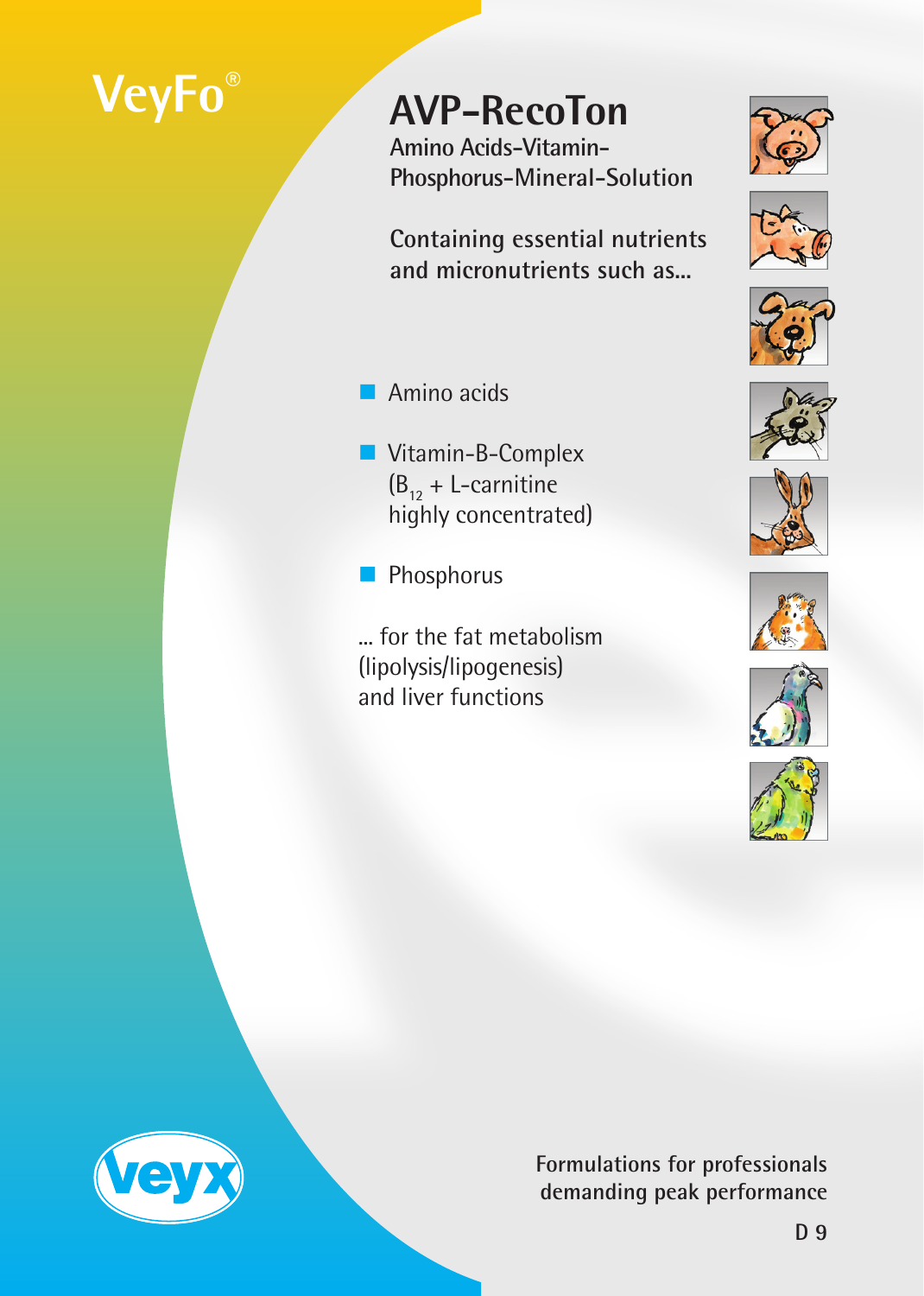

### **Conception/Essential components for the nutritional purpose\***

Liquid formulation as a solution with dihydrogen phosphate, sodium chloride, glucose und propylene glycol. In addition, the solution contains a plurality of essential amino acids, D-panthenol, the vitamins  $B_{1}$ ,  $B_{2}$ ,  $B_{6}$ and  $B_{12}$  as well as the Veyx premix "AETy-Betan sensoric".

#### **Product characteristics**

VeyFo® AVP-RecoTon has been formulated with excellent bioavailability of the organically bonded components. Production and filling are carried out in compliance with the particular purity criteria under cleanroom conditions (germ-free). The product can be given without problem directly to individual animals and to groups of animals via the feed or water to appropriately supplement the standard ration. The product has been formulated as a dietetic complementary feed for the **reduction of stress reactions in pigs** according to the particular nutritional purposes as defined in the "List of intended uses of animal feedingstuffs for particular nutritional purposes" as well as for the **needs-based supplementation of the daily ration in a variety of other animal species**.

Breeding sows in particular suffer from extreme stress situations around the time of farrowing and during the puerperium as well as following the suckling period. Piglets suffer especially after weaning or when moved and re-housed. During these periods the nutrient requirements for mineral-/fat metabolism and liver function are increased. In many cases this leads to insufficient milk yield and quality in sows, resulting in bad rearing performance, unsatisfactory ovulation and gestation rates, along with other fundamental problems. In piglets it leads to bad fattening performance and increased mortality rates. Therefore, the provision of essential nutrients and minerals is of major importance.

Note: The information given is to be understood as a general survey and is subject to alterations, especially if these do not affect the intended nutritional purpose. The latest version of the labelling of the product/packaging is always valid.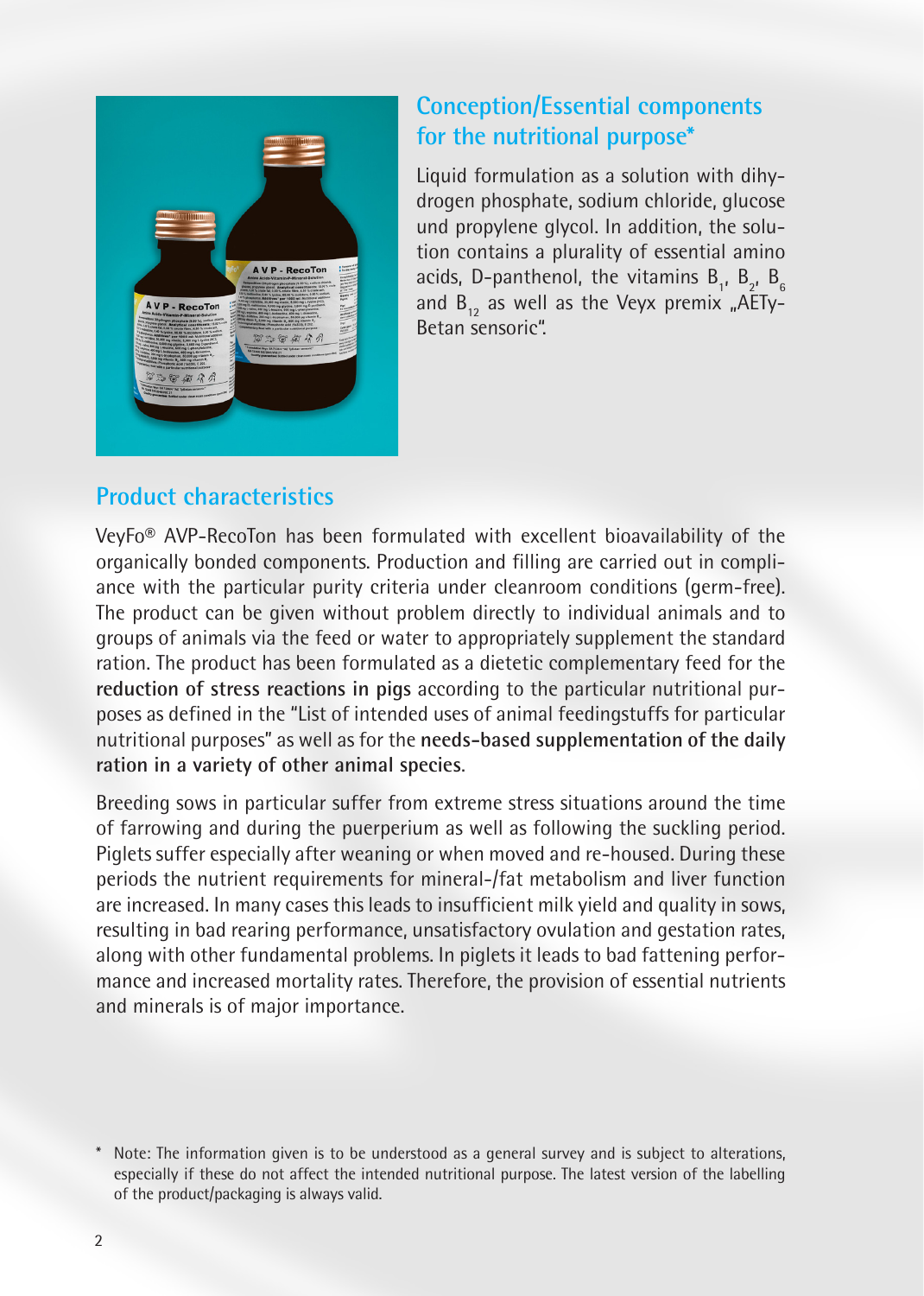#### **Physiological importance**

Concerning the nutritional physiological role and biological functions of the individual nutrients/micronutrients we would like to introduce you to the following information from the technical literature and (amongst others) from the AWT series "Vitamins and Amino Acids in Animal Nutrition".

**Amino acids** are protein building blocks, components of enzymes, in practically all tissues in the animal organism. Particularly significant (e.g. lysine) in the formation of collagen tissues and ossification: as a component of nucleotides in the cell nucleus it activates cell division. Additional metabolic functions: (e.g. methionine) in particular as a precursor of cystine and thus also of peptides such as glutathione, as the initiator of protein biosynthesis, methyl group donator. Components (e.g. threonine) of the digestive system and immune substances significant in energy metabolism, e.g. precursor for glycine synthesis.

Involved (e.g. tryptophan) in the formation of precursors of NAD (nicotinamide adenine dinucleotide) as well as in many metabolic processes via the tissue hormones serotonin and tryptamine.

The glucoplastic (= glucogenic) amino acids are essential for the energy metabolism. The glucose precursors pyruvate, α-ketoglutarate, succinyl-CoA or oxaloacetate can be synthesized from methionine, glycine, valine, arginine and histadine.

**Glucose** (grape sugar) is a biologically valuable nutrient provider belonging to the monosaccharide family.

**L-carnitine** has numerous functions in the metabolism; the most important are fat metabolism functions: in this case it serves as a carrier in the transport of active fatty acids into the mitochondria for the production of energy, as well as a reservoir for active acetyl residues. The latter is significant in case of extreme muscular activity, ketotic metabolic states as well as in hunger situations and presents quantitatively by far the highest level of demand. A high demand for L-Carnitine can occur in animals during reproduction, in young animals, high growth rates, as well as in case of liver metabolism overload.

**Niacin** (nicotinic acid/nicotinamide) is a building block of NAD (nicotine adenine dinucleotide) and NADP (nicotine adenine dinucleotide phosphate) and is involved in essential metabolic reactions as hydrogen transferring coenzymes (carbohydrates, fats and amino acids). It plays a key function in the conversion of energy.

**Phosphorus** is a skeletal building block, buffer substance in the blood and cell, essential component of nucleic acid and various lipoids and proteids, respectively. Is necessary for the production, storing and utilisation of energy and facilitates hormone function. Sufficient provision of phosphorus is the prerequisite for the intake of calcium and prevents high concentrations of liver and muscle enzymes, as well as of bilirubin and free fatty acids in the blood. It thus contributes to protection of the liver and muscles.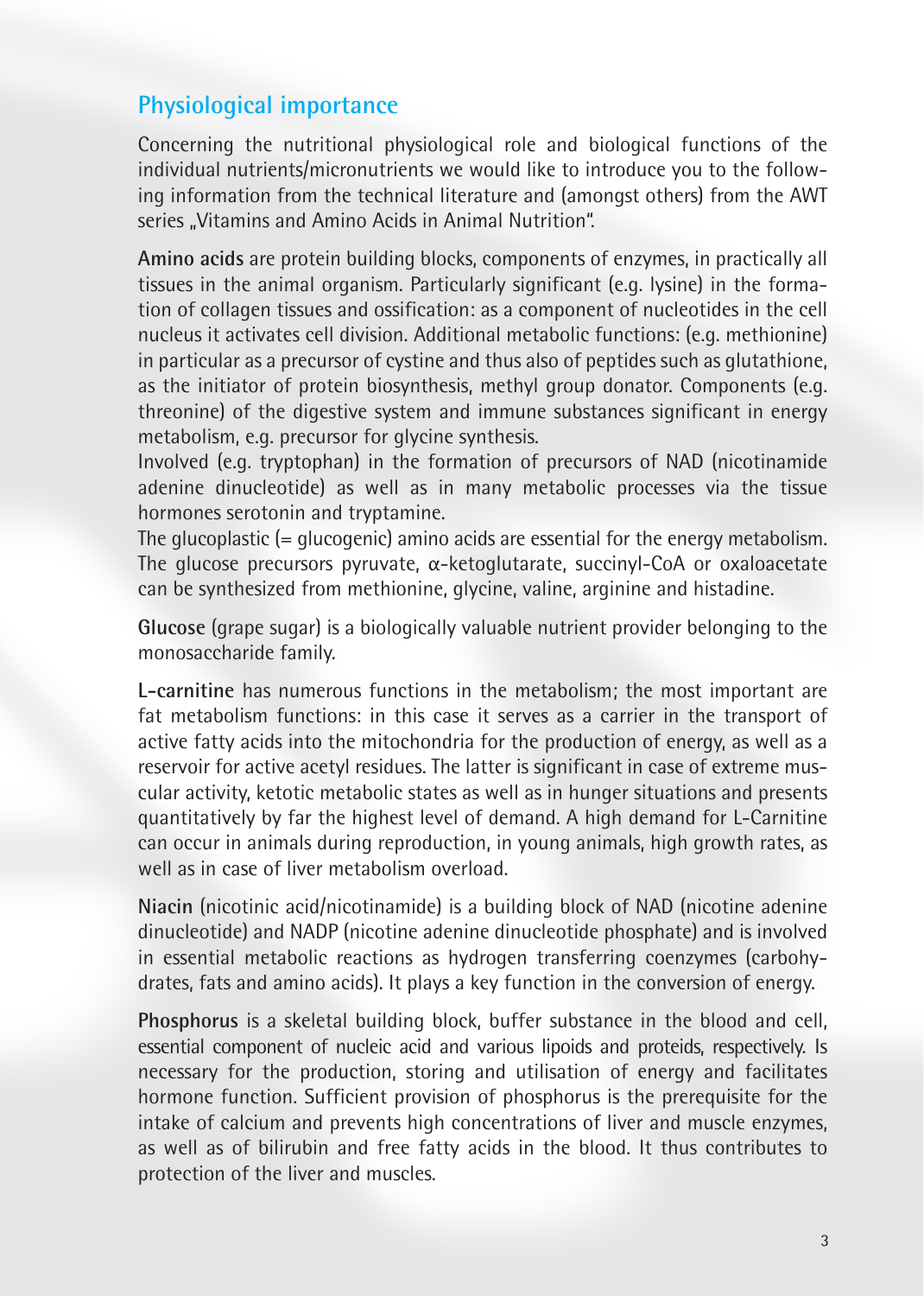Phosphorus deficiency leads to reduced feed intake, retarded growth, reduced milk yield and ultimately (energy metabolism disorders) also to reproductive disorders. Rickets (inadequate mineralisation of the bones) and osteoporosis, brittle bones, respectively (high removal rates of Ca and P from the skeleton), can be caused by phosphorus as well as vitamin  $\mathsf{D}_{_3}$  or Ca deficiency (pigs, poultry).

In order to maintain a limited environmental impact through the excretion of excrement, a formulation is to be favoured in which its release into the body cells occurs with low levels of loss. This is achieved in a particularly reliable way with organic compounds.

**Propylene glycol** (1.2-Propanediol) belongs to the polyvalent alkanols (bivalent alcohol) and can be considered as an additional energy provider. Its energy content is quoted with 9.8 up to 16.8 MJ NEL/kg.

 ${\sf Vitamin\ B}_1$  In phosphorylised form (thiamine pyrophosphate) vitamin  ${\sf B}_1$  is, as a coenzyme of diverse forms of decarboxylases (pyruvate dehydrogenase, a-ketoglutarate dehydrogenase) and transketolases, indispensable for the breakdown processes in carbohydrate metabolism, important for nerve tissue and heart muscle function, necessary for maintaining peristalsis in the gastrointestinal tract.

**Vitamin B<sub>2</sub>** (riboflavin), which is present almost exclusively bound to proteins (flavoproteins), is important as a component of coenzyme FMN (flavin mononucleotide) and FAD (flavin-adenine-dinucleotide) for the transfer of hydrogen in the respiration chain, for the production of energy, oxidation and reduction processes for the formation and breakdown of fatty acids as well as amino acids.

**Vitamin B<sub>6</sub> as a component of coenzyme pyridoxal phosphate takes up a central** place in the amino acid metabolism, i.e. in transamination, decarboxylation and racemisation of amino acids. For the breakdown of tryptophan (as with the synthesis of niacin), the vitamin B<sub>6</sub> dependent enzyme kynureninase is necessary. Vitamin  $B_{\varepsilon}$  is involved in carbohydrate metabolism as a result of the participation of the phosphorylase effect.

**Vitamin B<sub>12</sub>** (cyanocobalamin) is indispensible for the formation of blood and growth as well as for the protein metabolism.

Symptoms of a vitamin  $B_{12}$ -deficiency are changes in the red cell count, disorders of protein metabolism, diseases of the nervous system, skin infections, growth disorders and poorer feed efficiency.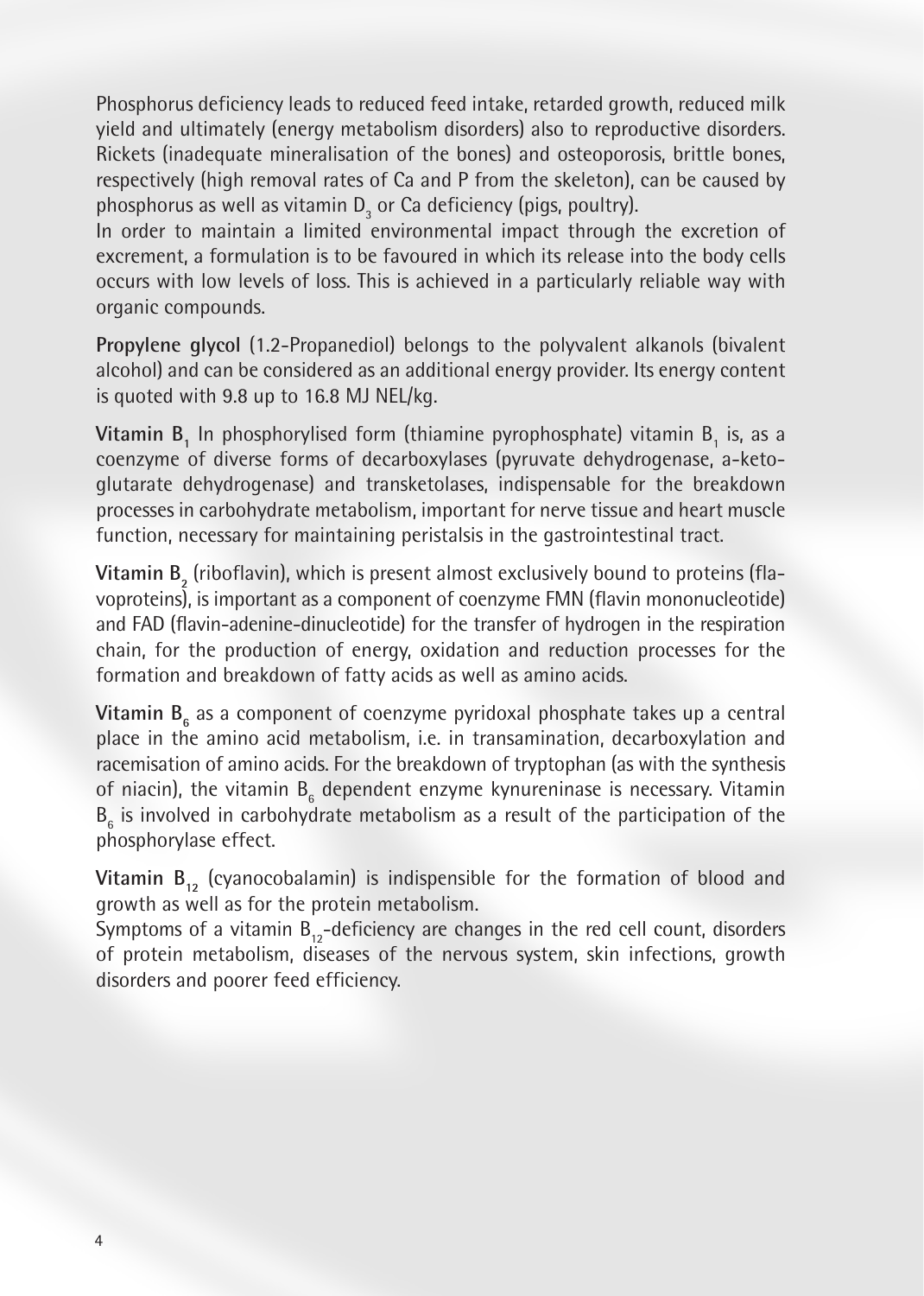#### **Vitamin B-Complex**  $(B_{12} + L$ -carnitine highly concentrated)



#### **Recommendations for use and dosage**

**Dietetic supplementary feed for the particular nutritional purpose:**

Reduction of stress reactions in pigs that may occur around the time of parturition, during puerperium, the final stage of the suckling period resp. around the time of weaning or during transport or change of housing, to be given over a period of 1 to 7 days if possible.

Breeding sows up to 30 ml once (as top booster) or up to 5 ml daily

**Piglets** 

up to 3 ml once (as top booster) or via the drinker 0.2 - 1.0 ml per litre or via wet mix feeders 0.5 - 1.5 ml/per litre daily

#### Pigs

up to 15 ml (as top booster) or up to 2 ml daily

It is recommended that a veterinarian's opinion be sought before use or before extending the period of use.

#### **Nutritional purpose:**

Needs-based supplementation of the daily ration with the nutrients and micronutrients contained in the product.

| Dogs:                            | $0.5 - 5.0$ ml |
|----------------------------------|----------------|
| Cats, rabbits and small rodents: | $0.5 - 2.5$ ml |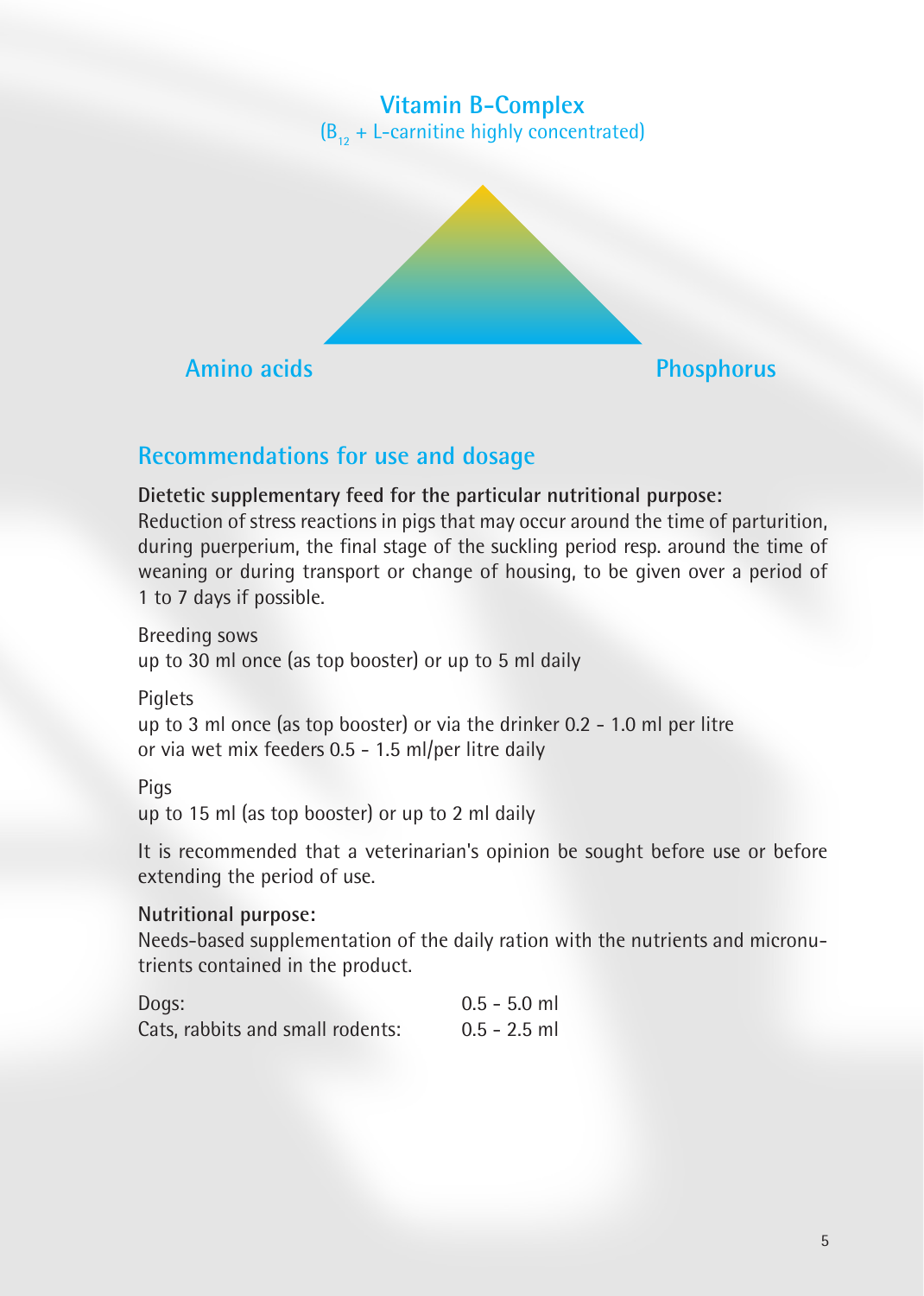#### **For carrier pigeons and pet birds**

Carrier pigeon competitions place extraordinary demands on the birds over a very short time frame. The demand for the substances contained in VeyFo® AVP-RecoTon increases dramatically. If these are not available in adequate quantities in a well absorbable form, then in particular, this can result in liver function disorders of a threatening type. It could be determined, on the basis of results - measured using the number of prizes won - that well supplemented animals were significantly superior to those not given optimum provision. The same applies during mating and rearing periods, as well as during moulting, both in pigeons and pet birds.

- Carrier pigeons: 1 ml per litre drinking water for 20 pigeons per day twice a week. On those days when it is administered, the animals should only receive the drinking water containing the dissolved VeyFo® AVP-RecoTon.
- Pet birds: 0.5 1.0 ml/kg body weight, in cachectic animals and animals where a sub-functioning liver is suspected, the product is mostly used diluted (1:3) with common salt solution or Ringer's solution in order to increase the provision of liquids.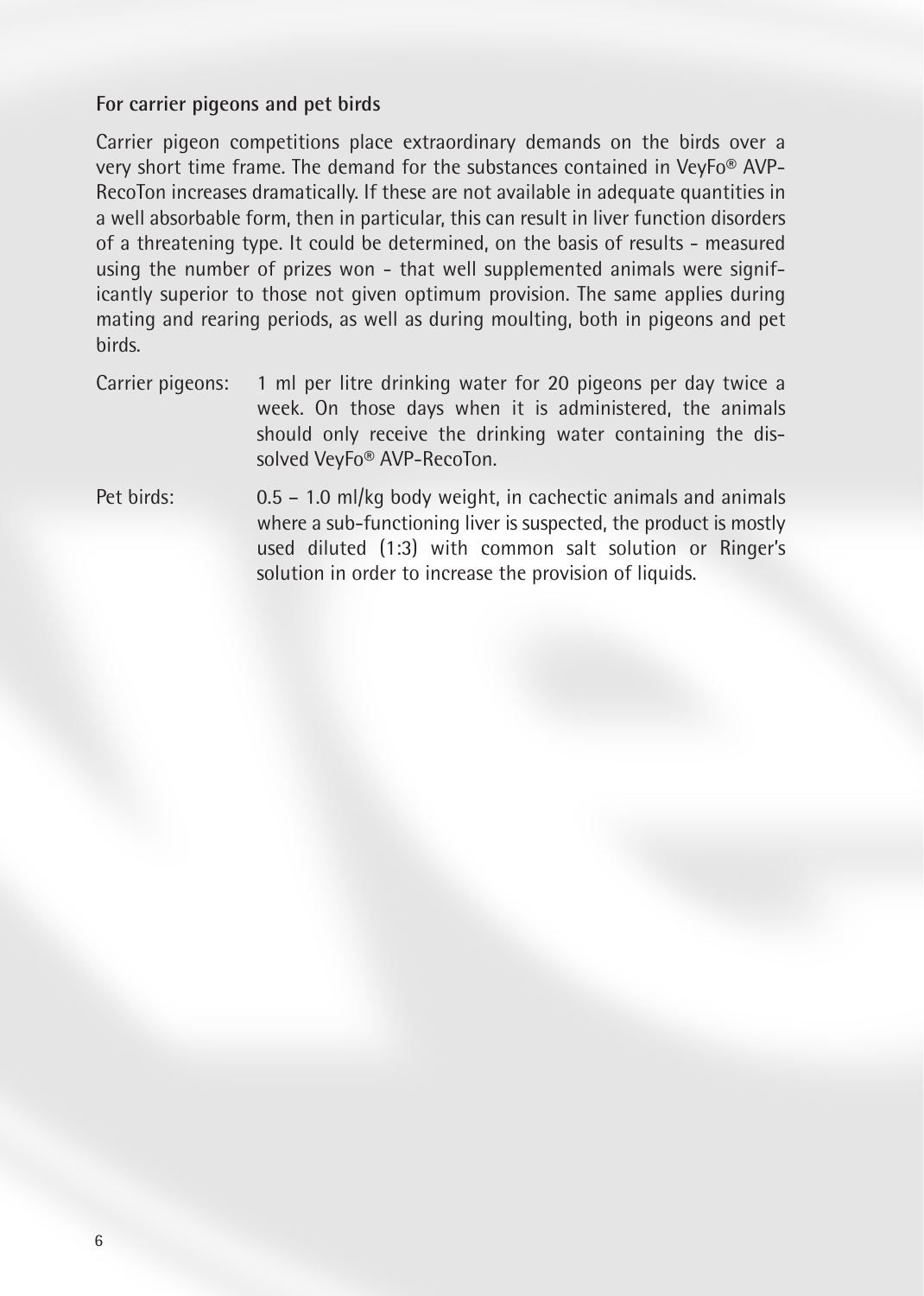#### **High performance animals require optimised feeding regimes.**

We want you to be successful and do our utmost to achieve this aim. All constituents contained in VeyFo® AVP RecoTon are well known in animal nutrition. They are also used as nutritional supplements as well as for parenteral nutrition in humans. The quality and processing meet the highest purity criteria. We are thus achieving a long shelf-life together with trouble-free application.

#### **Note**

To be stored out of the reach and sight of children.

Shelf-life: Original packages sealed and stored at max. 20 °C 24 months, opened and re-sealed packages 6 months. For information concerning storage, please, kindly see label.

In order to achieve a clear separation from our veterinary medicines and care products, all our dietetic and complementary feed specialities that are subject to the feedstuff law - as the present one - are exclusively marketed and labelled under the umbrella brand "VeyFo®". They are no medicinal products and need not to be entered into the stable treatment diary.

#### **Package sizes**

100 ml and 250 ml bottles

**The information given in this catalogue sheet corresponds to the state of knowledge upon completion. Please read the label prior to using the product.**